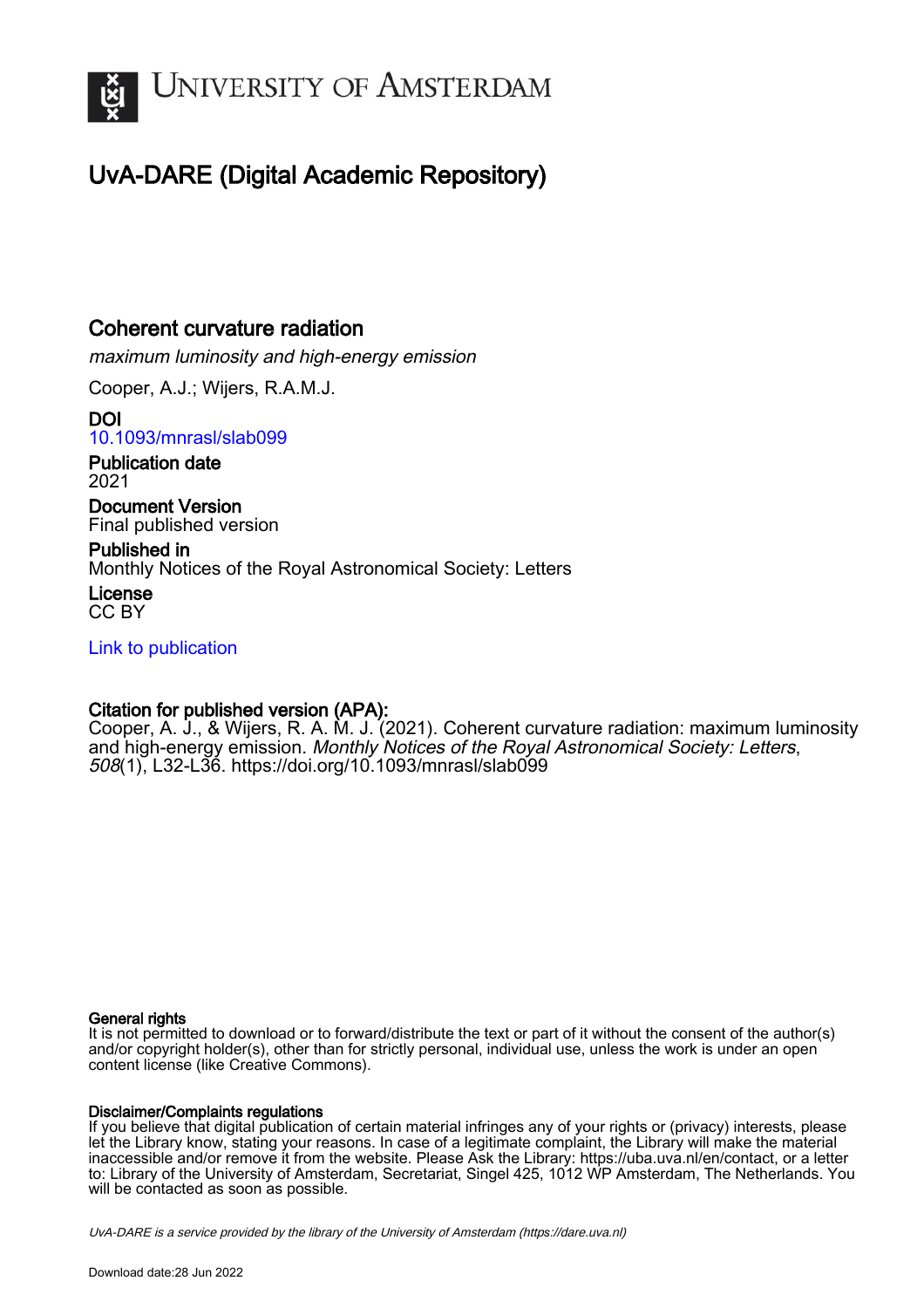Advance Access publication 2021 August 19

# **Coherent curvature radiation: maximum luminosity and high-energy emission**

A. J. Cooper  $\mathbf{D}^{1,2\star}$  $\mathbf{D}^{1,2\star}$  $\mathbf{D}^{1,2\star}$  $\mathbf{D}^{1,2\star}$  and R. A. M. J. Wijers  $\mathbf{D}^{1}$  $\mathbf{D}^{1}$  $\mathbf{D}^{1}$ 

<span id="page-1-1"></span><span id="page-1-0"></span><sup>1</sup>*API, Anton Pannekoek Institute for Astronomy, University of Amsterdam, Science Park 904, NL 1098, XH Amsterdam, the Netherlands* <sup>2</sup>*ASTRON, Netherlands Institute for Radio Astronomy, Oude Hoogeveensedijk 4, NL 7991, PD Dwingeloo, the Netherlands*

Accepted 2021 August 12. Received 2021 August 12; in original form 2021 July 1

## **ABSTRACT**

High brightness temperature radio transients such as pulsars and fast radio bursts (FRBs) require the coherent radiation of particles. The antenna class of coherent radiation models require a large number of charged particles radiating in phase, therefore the particles must be spatially confined and have well-aligned velocities. Given these necessary conditions, we look at the magnetic field induced by the currents associated with coherently emitting accelerated particles and consider the interaction between the radiating particles and the induced magnetic field. We find a maximum luminosity of coherent curvature radiation that depends on source parameters such as surface magnetic field and neutron star spin period. We find that coherent radio emission across all luminosities can be explained by coherent curvature radiation and suggest it could be universally responsible for both FRBs and extreme galactic sources. Using the Crab Pulsar as an example, we constrain the emission parameters and origin of the most extreme nanoshots to within 60 km of the pulsar surface assuming coherent curvature radiation. In agreement with recent observations, we also predict simultaneous X-ray emission from small-scale particle gyration due to the induced field.

**Key words:** acceleration of particles – radiation mechanisms: non-thermal – stars: magnetars – pulsars: general.

## **1 INTRODUCTION**

Coherent radiation is required for luminous, short duration radio transients, where the high brightness temperature cannot be explained by relativistic beaming alone (Pietka, Fender & Keane [2015;](#page-5-0) Melrose [2017\)](#page-5-1). The two primary examples of these very high brightness temperature astrophysical sources are pulsars and Fast Radio Bursts (FRBs). Coherent emission can be broadly classified into either maser emission or antenna emission which requires spatial clustering of particles (Zhang [2020\)](#page-5-2). Coherent curvature radiation is a model of the latter and here we examine limits of this radiation model.

Coherent curvature radiation has been used to explain high brightness temperature emission from pulsars (Sturrock [1971;](#page-5-3) Ruderman & Sutherland [1975;](#page-5-4) Yang & Zhang [2018\)](#page-5-5). More recently, this model has become one of the front-running radiation models of FRBs, where the conditions for the coherent emission of a large number of particles are found in the inner magnetospheres of highly magnetized neutron stars (NS) known as magnetars (Cordes & Wasserman [2016;](#page-5-6) Katz [2016;](#page-5-7) Kumar, Lu & Bhattacharya [2017;](#page-5-8) Ghisellini & Locatelli [2018\)](#page-5-9). In general, these models suggest that acceleration gaps of unscreened electric field parallel to the magnetic field lines,  $E_{\parallel}$ , accelerate particles along magnetic field lines producing curvature radiation. However, there are many open questions in terms of how these particles radiate in phase (Lyubarsky [2021\)](#page-5-10); for example what are the sufficient conditions for particles to act coherently in this manner. In this letter, we focus on two basic, necessary properties of coherent radiation and look at the electrodynamic interactions between radiating particles.

Firstly, we use the fact that coherently emitting particles must do so from a region no bigger than a comoving size  $R_{\text{coh}} < \gamma \lambda$  where *λ* is the wavelength of observed emission. Secondly, we assume that the particles' velocities must not be misaligned by more than a factor of  $\gamma^{-1}$ , i.e.  $\frac{\delta p}{|\rho|} < 1/\gamma$ . This limit is used in the coherent curvature radiation model of Kumar et al. [\(2017\)](#page-5-8), where authors suggest the induced perpendicular field due to the current of accelerated particles  $B<sub>⊥</sub>$  must be smaller than the local field *B* along which the electrons stream by a factor of *γ* :

$$
B \ge \gamma B_{\perp} \tag{1}
$$

For magnetic fields approaching  $B_c = \frac{m_e^2 c^3}{e \hbar} = 4.4 \times 10^{13}$  G, the excitation energy of the first electron Landau level becomes comparable to the electron rest mass. In Kumar et al. [\(2017\)](#page-5-8), the authors suggest that the local magnetic field in which bright FRBs radiate must be  $\gtrsim$  10<sup>14</sup> G such that particles are not dislodged from the ground state despite perturbation, and coherence is maintained.

In Section 2, we look at the magnetic field induced by accelerated particles and re-derive equation (1) by considering the perturbation of particles' momenta. In Section 3, we look at the constraints due to this perturbation, and find an upper limit of the lorentz factor of the coherently radiating particles. In Section 4, we find an upper limit for radio luminosity of coherent curvature radiation for sub-critical magnetic fields, in agreement with the luminosity gap between extreme galactic pulsar emission (Hankins et al. [2003;](#page-5-11)

<span id="page-1-2"></span>*-* E-mail: [a.j.cooper@uva.nl](mailto:a.j.cooper@uva.nl)

<sup>C</sup> The Author(s) 2021.

Published by Oxford University Press on behalf of Royal Astronomical Society. This is an Open Access article distributed under the terms of the Creative Commons Attribution License [\(http://creativecommons.org/licenses/by/4.0/\)](http://creativecommons.org/licenses/by/4.0/), which permits unrestricted reuse, distribution, and reproduction in any medium, provided the original work is properly cited.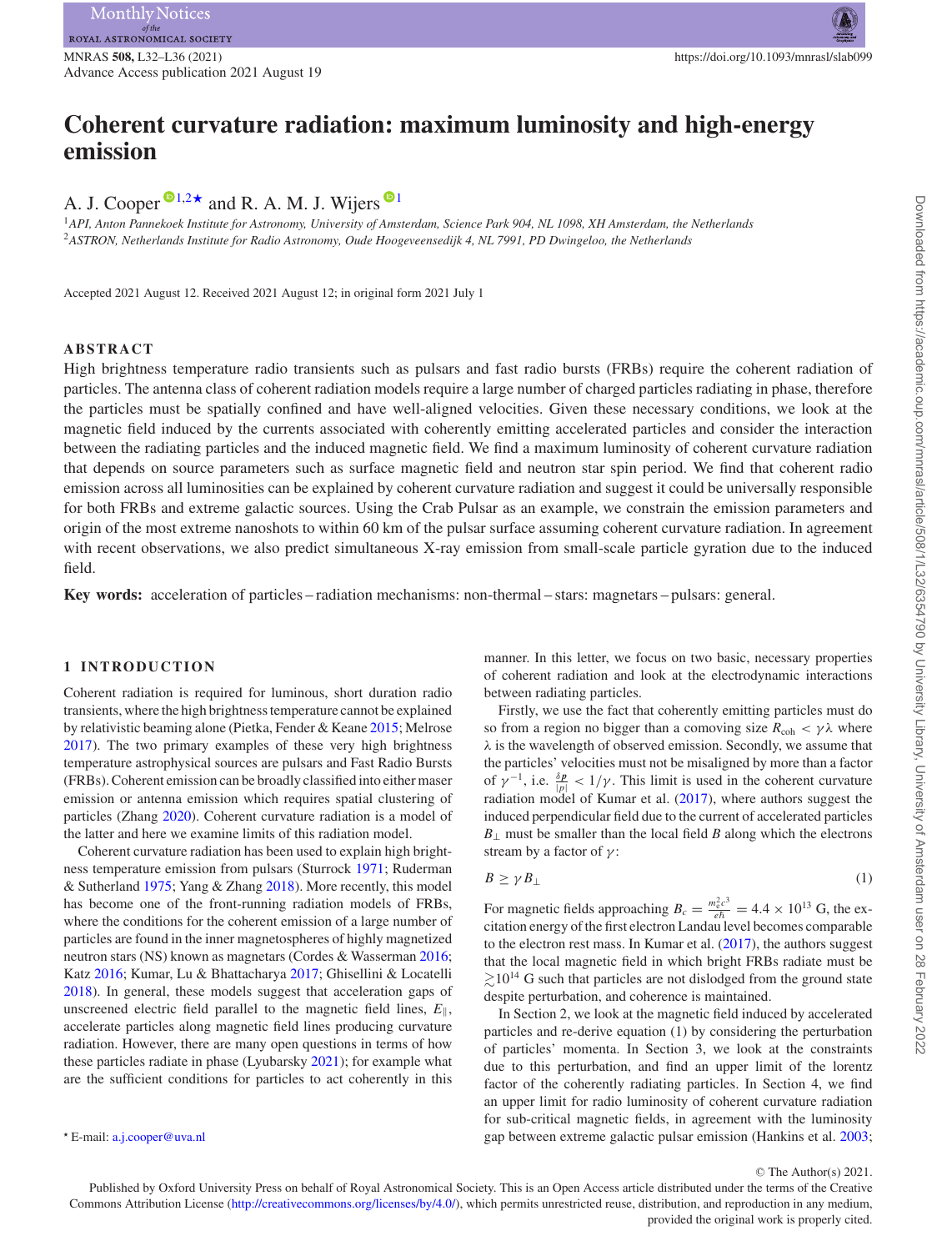Kuiack et al. [2020\)](#page-5-12) and extra-galactic FRBs (Petroff, Hessels & Lorimer [2019;](#page-5-13) Zhang [2020\)](#page-5-2). We apply these constraints to the giant pulses observed from the Crab Pulsar and constrain the emission to within 60 km of the NS surface. Furthermore, the most extreme crab nanoshots (Hankins & Eilek [2007\)](#page-5-14) must originate on the surface of the star if produced by coherent curvature emission. We also look at high-energy emission due to the small-scale perturbations of particles' motion, and suggest this could explain the recent detection of enhanced X-ray activity emission associated with giant radio pulses (Enoto et al. [2021\)](#page-5-15). We conclude with a short discussion in Section 5. We use convenient notation  $X_n \equiv X/10^n$  throughout.

## **2 INDUCED MAGNETIC FIELD**

Consider a bunch of electrons or positrons that are spontaneously accelerated along curved magnetic field lines *B* by an strong electric field parallel to the magnetic field lines  $E_{\parallel}$ , where  $E < B$ . The origin of the accelerating electric field or charge creation event is not discussed here, but could be for example a magnetic reconnection event. The acceleration length scale  $l_{\text{acc}} = \gamma m_{\text{e}}c^2/qE_{\parallel} \approx 10^{-2} \text{ cm } \gamma_3 E_{\parallel,8}^{-1}$ is assumed to be smaller than the spatial scale of the radiation patch throughout. To observe coherent radiation at a wavelength *λ* the particles must at least obey the following conditions:

$$
R_{\rm coh} \le \gamma \lambda = \gamma c \nu^{-1} \tag{2}
$$

$$
\frac{\delta p}{|p|} < \frac{1}{\gamma} \tag{3}
$$

These two equations tell us that the particles' positions and momenta, respectively must be well confined in order to radiate coherently. Equation (2) applies to the source's longitudinal extent, but the transverse coherent region can be larger than  $γλ$  by a factor  $η<sup>1/2</sup>$ due to photon arrival delay which depends on the distance to the source's trigger  $l_t$  (Kumar et al. [2017\)](#page-5-8). We take  $\eta = 1$  for simplicity and because our results depend very weakly on this parameter, such that the total comoving volume is  $V' = \eta \gamma^3 \lambda^3$ . We further assume that the bunch has propagated a distance  $l_t$  from the trigger such that coherent region is transversely causally connected:  $R_{\text{coh}} < \frac{l_t}{\gamma^2}$ , or  $l_t > \gamma^3 \lambda$ . Multiple longitudinal patches of coherent radiation  $N_{p,l}$ may be consecutively observed as discussed in Section 3.4.

Particles streaming along the guiding magnetic field line *B* induce a current which in turn induces a magnetic field. This secondary field  $B_{\perp}$  can perturb the particles, limiting coherent emission. We consider a bunch of *N* particles confined in a space with a co-moving radius  $R_{\rm coh}$  moving at  $\gamma$  , where the  $E_\parallel$  acceleration balances radiation losses. These particles produce a current density J such that:

$$
J = 2n_e ce = 2\gamma n_e' ce
$$
 (4)

The co-moving electron density  $n_e' = n_e/\gamma$  where  $n_e$  is in the lab frame, and we have assumed that the particles are accelerated to approximately  $v = c$ . Assuming this current is steady on short time scales, it induces a magnetic field perpendicular to the current (Kumar et al. [2017\)](#page-5-8):

$$
\nabla \times B \approx \frac{B_{\perp}}{R_{\text{coh}}} = \frac{4\pi J}{c}
$$
 (5)

$$
B_{\perp} = \frac{4\pi RJ}{c} = 8\pi R_{\text{coh}} en_e = 8\pi en_e \gamma cv^{-1}
$$
 (6)

### **2.1 Particle motion**

Consider the motion of these particles due to the induced field. We define  $B = B_z$ ,  $B_{\perp} = B_{\perp,\phi}$ ,  $E_{\parallel} = E_{\parallel,z}$ , such that the z-axis is locally

tangent to the curved dipole magnetic field lines. Particles follow the total field line  $B_z + B_\perp$  resulting in helical motion about  $B_z$  with a pitch angle  $\alpha = v_{\phi}/c = B_{\perp}/B_z$ , where we have assumed  $v_z \approx c$  due to the strong  $E_{\parallel}$ . Given this, we can see how the momenta condition in equation (3) is the same as the condition in equation (1). The particle acceleration and gyroradius are:

$$
a_r = \frac{v_{\phi}^2}{r} = -\frac{qv_{\phi}B_z}{\gamma m_e} - \frac{qv_zB_{\perp}}{\gamma m_e} = -\frac{2qcB_{\perp}}{\gamma m_e} \tag{7}
$$

$$
r_g = r = \frac{\gamma m_e c B_\perp}{2q B_z^2} = \frac{\gamma m_e c \alpha}{2q B_z} = \frac{\gamma m_e v_\phi}{2q B_z} \tag{8}
$$

In Section 4.2, we will suggest this particle acceleration along field lines, which is the equivalent motion as synchrotron gyration about  $B<sub>z</sub>$ , results in high-energy radiation. It is possible for accelerated particles to emit coherently for a short period of time *t < δt* before the force due to the induced field  $B<sub>⊥</sub>$  has imparted sufficient momentum to destroy coherence, however this timescale is extremely short:  $dt < \frac{2\pi r_g}{v_\phi} = 10^{-26}$  s  $\gamma_3 B_{11}^{-1}$ .

## **3 LIMITS OF COHERENT CURVATURE RADIATION**

#### **3.1 Constraint due to spatial confinement and absorption**

For coherent radiation, we require that particles are spatially confined via equation (2), therefore, we should also require that  $r_g < R_{coh}$ .

$$
\frac{\gamma m_e c B_\perp}{2q B^2} < \frac{\gamma c}{\nu}
$$
\n
$$
n_e \gamma < \frac{B^2}{4\pi m_e c} \approx 2 \times 10^{37} B_{11}^2 \tag{9}
$$

Where we have used the lab frame number density and equation (2), and *B* is the local magnetic field strength of  $B<sub>z</sub>$ . We find that the gyration radius  $r_g$  is small compared to the coherent emission radius  $R<sub>coh</sub>$ , and therefore, this does not meaningfully constrain the emission. In fact, the particle gyroradius derived in equation (8) could help explain why coherently emitting particles can stay confined spatially for the duration of emission despite electrostatic repulsion. The coherent curvature radiation will have a X-mode component transverse to both the local magnetic field *B* and the wave-vector  $\vec{k}$  (Kumar et al. [2017\)](#page-5-8). This component easily escapes even high particle density sources as it may propagate in a magnetized plasma if:  $ω > ω<sub>p</sub><sup>2</sup> / ω<sub>B</sub> > 10<sup>-11</sup> B<sub>11</sub><sup>-1</sup> n<sub>e,12</sub> γ<sub>3</sub><sup>-1</sup> Hz when ω<sub>B</sub> > ω<sub>p</sub> (Arons &$ Barnard [1986\)](#page-5-16).

## **3.2 Constraint due to particle gyration cooling**

The particles follow the total  $B_z + B_\perp$  field lines along a helical path with pitch angle  $\alpha = B_{\perp}/B_z$ . The particles' path is identical to synchro-curvature radiation (Cheng & Zhang [1996;](#page-5-17) Kelner, Prosekin & Aharonian [2015\)](#page-5-18) despite following the total field line, and this gyration leads to additional incoherent cooling. For particles in the coherent region, we must compare incoherent synchrotron radiation due to gyration to the large scale coherent curvature radiation to find the dominant cooling mechanism:

$$
P_{\text{sync}} > P_{\text{curv}}
$$
  
\n
$$
\frac{1}{4} N \pi c \sigma_T B^2 \gamma^2 \alpha^2 > \frac{2(Ne)^2 c \gamma^4}{3 \rho^2}
$$
  
\n
$$
\gamma < \left(\frac{24 \rho^2 \pi \sigma_T v n_e}{c}\right)^{1/3} \approx 5 \rho_7^{2/3} v_9^{1/3} n_{e,12}^{1/3}
$$
 (10)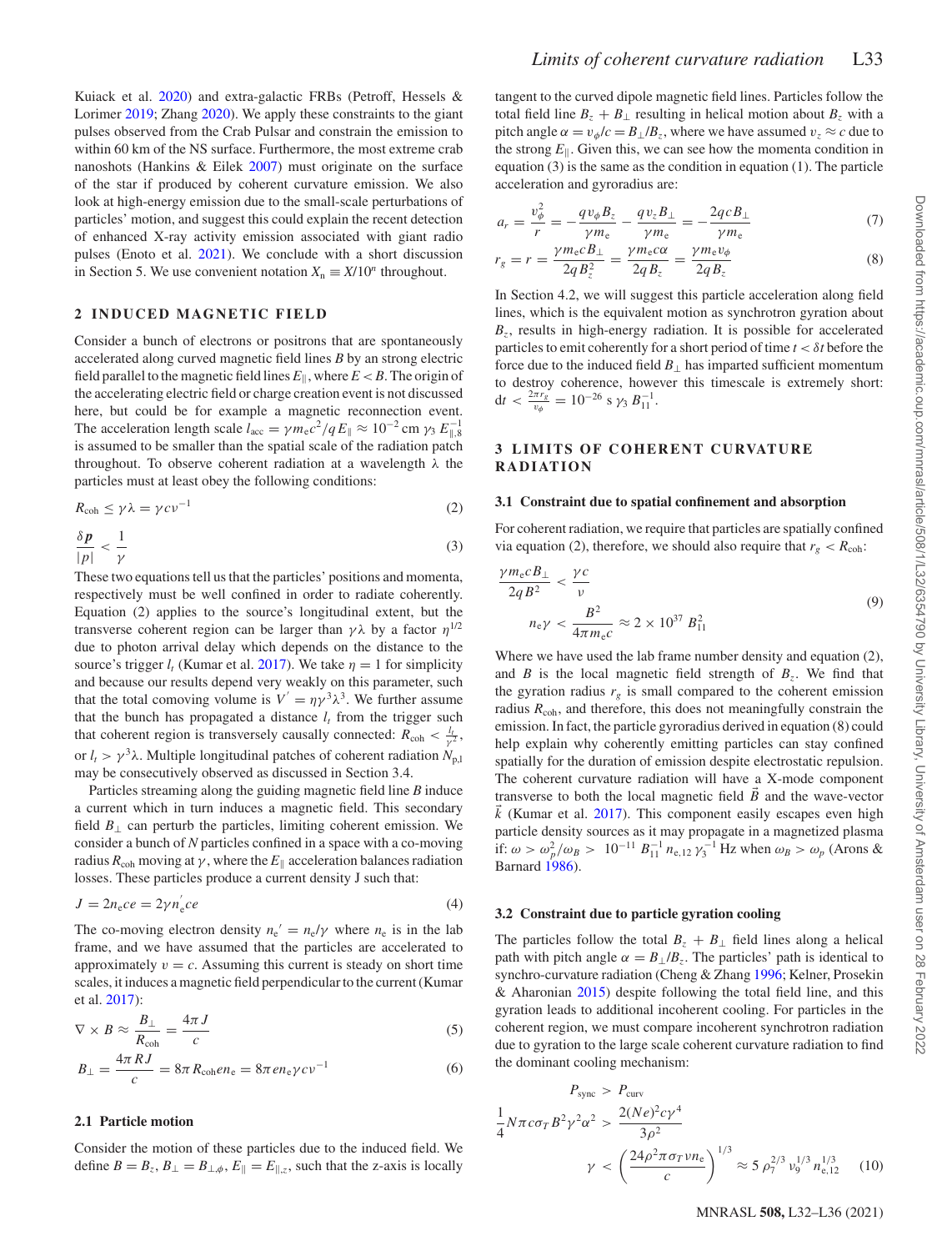Where we have used equation (6). We find that synchrotron radiation is almost always subdominant, and does not constrain coherent curvature radiation. The small-scale gyration leads to simultaneous high-energy radiation, especially outside of the coherent region where the gyration will dominate particle cooling. We estimate and discuss such emission in Section 4.2.

#### **3.3 Constraint due to momentum misalignment**

For the radiation to be coherent, given the constraint in equation (1). we require that

$$
B > \gamma B_{\perp} = 8\pi e n_e \gamma^2 c \nu^{-1}
$$
  
\n
$$
\gamma < \left(\frac{B \nu}{8\pi e n_e c}\right)^{1/2}
$$
  
\n
$$
\gamma_{\text{max}} \approx 500 B_{11}^{1/2} \nu_9^{1/2} n_{e,12}^{-1/2}
$$
 (11)

Here, we have used equations (6) and typical magnetized NS parameters, and find that particle bunches with large lorentz factors induce a magnetic field which destroys coherence. In most situations from which we expect coherent radiation, it is thought the number density of particles scales with the magnetic field *B* (Goldreich & Julian [1969\)](#page-5-19) as approximately

$$
n_{\rm e} = \xi n_{GJ} = \frac{2\xi B_s R_{\rm NS}^3}{ecPR^3} = 1.4 \times 10^{12} B_{s,11} P_{-1}^{1/2} \xi_1 R_6^{-3} \text{ cm}^{-3} (12)
$$

Where *P* is the NS period,  $R_{NS} = 10^6$  cm is the NS radius,  $R \ge$  $R_{\text{NS}}$  is the distance from the NS centre,  $B_s$  is the dipole surface magnetic field and  $\xi > 1$  is the pair multiplicity due to photon– magnetic field interactions producing pairs. We assume the leptons originate from pair creation, so there is charge neutrality. We can rewrite equation (11) explicitly in terms of the NS parameters:

$$
\gamma_{\text{max}} = \left(\frac{P v}{16\pi\xi}\right)^{1/2} = 500 P_{-1}^{1/2} v_9^{1/2} \xi_1^{-1/2} \tag{13}
$$

To obey equation (3), we should also require that all field lines occupied by the coherent patch be well aligned. Assuming a dipole field, and that the transverse source size extends from *R* above the polar cap to  $(R, \delta\theta)$ , we find that this could further limit emission close to the NS surface:

$$
\frac{1}{\gamma} > \frac{\sin(\delta\theta)R_{\rm NS}^3}{R^3} \approx \frac{R_{\rm coh}R_{\rm NS}^3}{R^4}
$$
\n
$$
\gamma < \left(\frac{R^4\nu}{R_{\rm NS}^3c}\right)^{1/2} \approx 180 R_6^2 \nu_9^{1/2}
$$
\n(14)

However, a source with a transverse size less than  $R_{coh}$  can have higher lorentz factors.

#### **3.4 Constraints on duration**

If the decay timescale of the accelerating electric field is large, we expect many patches of coherent emission  $N_{p,l}$  to extend along the observer's line of sight. The observed duration of coherent curvature radiation is then limited by either the observer frame light crossing time of the patches:  $\frac{N_{p,l}R_{coh}}{yc} = N_{p,l}/v$ , the sweep of the radiation beam:  $\frac{N_{p,l\rho}}{\gamma c}$ , or the movement of particles along field lines into regions of lower field strength such that coherence cannot be supported via equation (11). In all cases, bursts that originate closer to the NS surface are expected to be shorter in duration due to smaller spatial scales, tighter field lines (Bilous et al. [2019\)](#page-5-20) and more rapidly decreasing magnetic field strength.

<span id="page-3-0"></span>

Figure 1. We plot the maximum spectral luminosity for two reasonable limiting source parameters using equation (16). We fix  $\xi = 10$ ,  $N_p = 1$ ,  $\nu = 10^9$ , and  $R = 2 \times 10^6$  cm. In the background, we show typical spectral luminosities of coherent radio sources (Pietka et al. [2015\)](#page-5-0), noting in particular the sources in yellow that bridge the gap between extra-galactic and galactic sources (Hankins & Eilek [2007;](#page-5-14) Bochenek et al. [2020;](#page-5-21) Nimmo et al. [2021\)](#page-5-22).

#### **4 PREDICTIONS**

#### **4.1 Maximum luminosity of coherent curvature radiation**

Given the condition in equation (13), we can derive a maximum emitted luminosity of coherent curvature radiation given source parameters:

$$
L_{\text{coh,max}} = \frac{2N_{\text{p}}(Ne)^2 c\gamma_{\text{max}}^4}{3\rho^2} = N_{\text{p}} n_{\text{e}}^2 R_{\text{coh}}^6 \frac{2e^2 c\gamma_{\text{max}}^4}{3\rho^2}
$$
  
= 2 × 10<sup>37</sup> B<sub>s,11</sub><sup>2</sup> P<sub>-1</sub><sup>3</sup>  $\rho_7^{-2} v_9^{-1} \xi_1^{-3} N_{\text{p}} R_6^{-6}$  erg s<sup>-1</sup> (15)

Where we have used equations (2) and (13),  $\rho$  is the magnetic field line curvature radius and  $N_p$  is the number of coherent patches that add to the luminosity incoherently. The maximum observed spectral luminosity is approximately  $L_{\nu,obs} = \gamma^2 L / \nu_c$ , where  $\nu_c =$  $3c\gamma^3/4\pi\rho$  and the  $\gamma^2$  factor is due to beaming of emission into a small observable solid angle (Lyutikov [2021\)](#page-5-23):

$$
L_{\nu,\text{max}}^{\text{obs}} = 6 \times 10^{31} B_{s,11}^2 P_{-1}^{5/2} \rho_7^{-1} \nu_9^{-3/2} \xi_1^{-5/2} N_p R_6^{-6} \text{ erg s}^{-1} \text{Hz}^{-1}
$$
  
\n
$$
T_{\text{B,max}}^{\text{obs}} = \frac{2c^2 L_{\nu}^{\text{obs}}}{k_B \nu^2 R_{\text{coh}}^2}
$$
  
\n= 4 × 10<sup>42</sup> B<sub>s,11</sub><sup>2</sup> P<sub>-1</sub><sup>3/2</sup> \rho\_7^{-1} \nu\_9^{-5/2} \xi\_1^{-3/2} N\_p R\_6^{-6} \text{K} (16)

This upper limit to the spectral luminosity fits well with the observed maximum spectral luminosity from extreme galactic coherent sources as shown in Fig. [1.](#page-3-0) Except for FRBs, these pulses represent the brightest coherent radio emission observed, suggesting a common coherent curvature mechanism for giant pulses and FRBs (Keane et al. [2012;](#page-5-24) Cordes & Wasserman [2016\)](#page-5-6). Equation (16) refers to the  $\gamma = \gamma_{\text{max}}$  maximal case, for non-maximal bursts with  $\gamma < \gamma_{\text{max}}$ , the luminosity drops rapidly:  $L_v^{\text{obs}} \propto R_{\text{coh}}^6 \gamma^3 \propto \gamma^9$ .

#### **4.2 Coincident incoherent high-energy emission**

There is growing evidence that the mechanism responsible for coherent radio emission is also powers emission at higher energies (Enoto et al. [2021;](#page-5-15) HAWC Collaboration et al. [2021;](#page-5-25) Younes et al. [2021\)](#page-5-26). In Section 3.2, we discussed the possibility of a subdominant radiation mechanism due to small-scale gyrations caused by the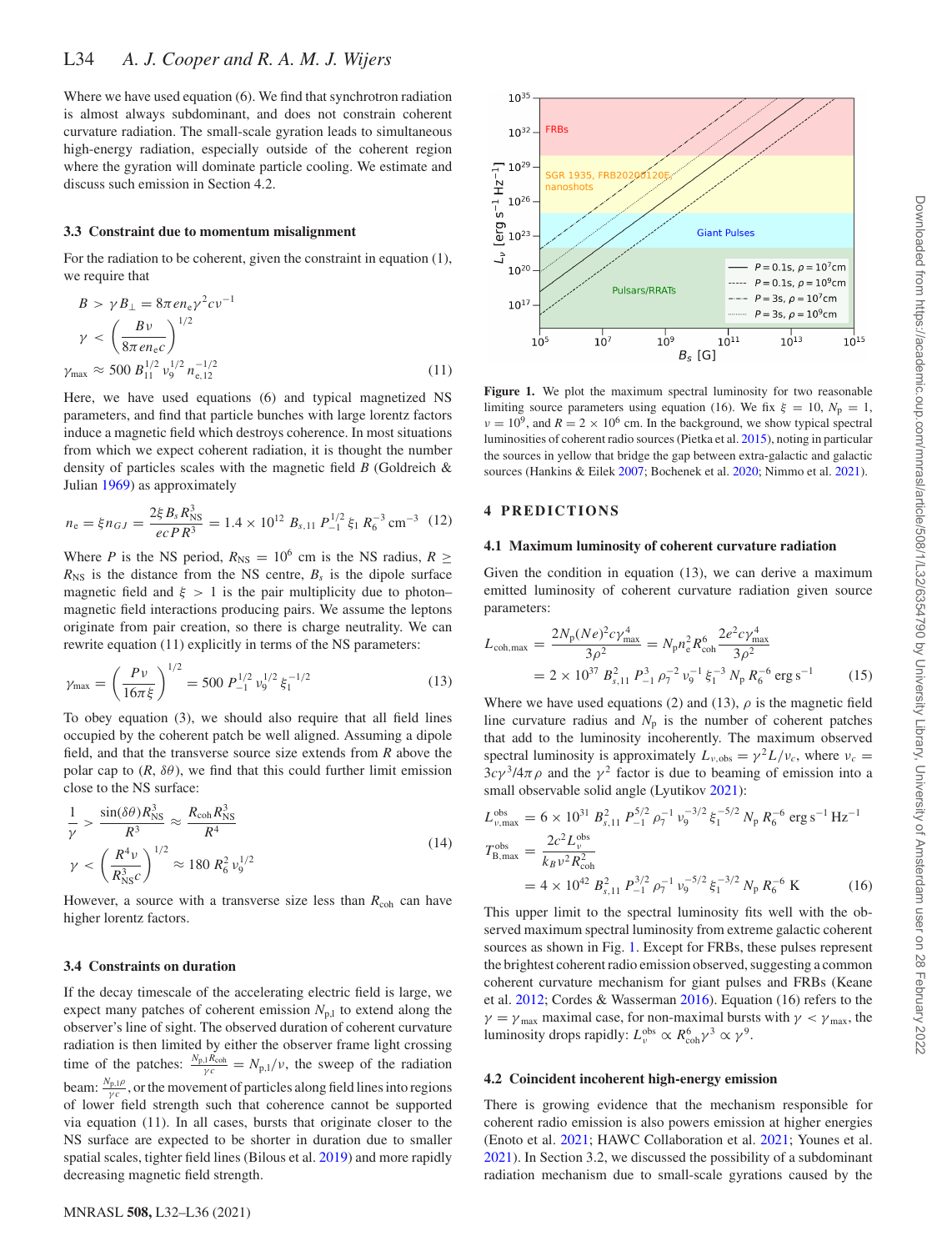$$
L_{\text{sync}} = N_{\text{p}} n_{\text{e}} P_{\text{sync}} = 16\pi \zeta^5 c^6 \sigma_T n_{\text{e}}^3 e^2 N_{\text{p}} \gamma_{\text{max}}^7 \nu^{-5}
$$
  
= 5 × 10<sup>31</sup> B<sub>s,11</sub><sup>3</sup> P<sub>-1</sub><sup>1/2</sup> v<sub>9</sub><sup>-3/2</sup>  $\xi_1^{-1/2} \zeta^5 N_{\text{p}} R_{\text{e}}^{-9} \text{ erg s}^{-1}$  (17)

The total transverse particle acceleration region may be larger than  $R_{\rm coh}$  by a factor of  $\zeta$ , as long as the total size does not exceed  $\approx R_{\rm NS}$ . Accelerated particles outside of the coherent region will follow helical field lines and radiate incoherently, so the radio is much suppressed relative to the high-energy emission. The larger transverse size means these particles have a larger pitch angle and a large emission volume such that the incoherent luminosity scales as  $\zeta^5$ . We have assumed particles outside of the incoherent region will have approximately the same lorentz factor as the coherent particles, which may not be the case. Furthermore, we note sometimes only field lines outside of the coherent region point towards the observer such that only the high-energy radiation is visible. The critical frequency of this emission is

$$
\nu_{\rm c, sync} = \frac{3}{2} \gamma_{\rm max}^3 \omega_B \sin(\alpha)
$$
  
 
$$
\approx 10^{21} P_{-1}^{1/2} \nu_9^{1/2} B_{s, 11} \xi_1^{-1/2} \zeta R_6^{-3} Hz
$$
 (18)

Or approximately  $E_{ph} = 5$  MeV. We note that the observed cut-off will be below this critical frequency in high-field sources, due to photo-magnetic processes of photon splitting and pair production (Daugherty & Harding [1983\)](#page-5-27). Observations of a high-energy cutoff are usually dominated by one photon pair production, and could be used as a diagnostic of the local magnetic field *B*. Assuming  $X \ll 1$ , which holds for the low-energy cut-off in non-critical fields, the photon attenuation factor is approximately (Harding, Baring & Gonthier [1997\)](#page-5-28):

$$
T_{\rm pp} \approx \frac{0.3 \alpha m_{\rm e}c}{\hbar} \frac{B}{B_c} \exp\left(\frac{-4}{3X}\right) \quad \text{where} \quad X = \frac{E_{\rm ph}}{2m_{\rm e}c^2} \frac{B}{B_c} \tag{19}
$$

Where,we have made simplifying assumptions that photons propagate a distance comparable to the curvature radius  $\rho$  such that  $\sin (\theta_{kB}) \approx 1$ , and that the drop in *B* is negligible across this distance. If photons are attenuated if  $T_{\text{pp}} > 1$ , we find an approximate maximum energy cut-off of a few MeV for  $B = 10^{13}$  G and around 10 GeV for  $B = 10^9$  G. The emission spectrum of this incoherent emission is expected to follow a synchrotron spectrum, and thus, for  $\nu < \nu_c$ , we estimate the observed spectral luminosity as:

$$
L_{\nu,\text{sync}}^{\text{obs}} = \frac{4\gamma^2 L_{\text{sync}}}{3\nu_{\text{c,sync}}} \left(\frac{\nu_{\text{x}}}{\nu_{\text{c,sync}}}\right)^{1/3}
$$
  
= 8 × 10<sup>14</sup> B<sub>s,11</sub><sup>5/3</sup> P<sub>1</sub><sup>5/6</sup>  $\nu_{\text{av}}^{1/3}$   $\xi_1^{-5/6}$   $\nu_9^{-7/6}$   $\zeta^{11/3}$  N<sub>p</sub>  
 $R_6^{-5}$  erg s<sup>-1</sup> Hz<sup>-1</sup> (20)

Using equations (16) and (20),we can estimate the ratio of radio/Xray flux in representative bands by assuming luminosity across a bandwidth  $\delta \nu$  centred on  $\nu$  is approximately  $L_{\nu} \delta \nu$ , where  $\delta \nu \approx \nu$ :

$$
\frac{F_{0.1-1\text{GHz}}}{F_{1-10\text{keV}}} \approx 7 \times 10^7 \ B_{s,11}^{1/3} \ P_{-1}^{5/3} \ \rho_7^{-1} \ \nu_{x,18}^{-4/3} \ \xi_1^{-5/3} \ \nu_9^{2/3} \ \zeta^{-11/3} \ R_6^{-1} \tag{21}
$$

## **4.3 Crab Pulsar**

The Crab Pulsar produces kilo-Jansky flux giant pulses at GHz frequencies (Lundgren et al. [1995\)](#page-5-29), which represents a spectral luminosity of approximately  $L_v \approx 5 \times 10^{24} \text{ ergs}^{-1} \text{ Hz}^{-1}$ , thought to come from high altitudes close to the light cylinder (Eilek & Hankins [2016\)](#page-5-30). We can place limits on emission parameters using source parameters for the Crab ( $B_s = 7 \times 10^{12}$  G,  $P = 0.033$ s; Lyne, Pritchard & Graham Smith [1993\)](#page-5-31) and equation (16) to solve for *R*, assuming coherent curvature radiation. We further assume a pure dipole magnetic field,  $\rho = 10^7$  and  $\xi = 10$ . We find the origin of a kJy burst must be less than 400 km from the surface of the NS. The inferred limits on parameters of the emission are:  $B \ge 10^8$  G and  $20 < \gamma \le 250$  depending on  $\frac{R}{R_{\text{NS}}}$ , but emission closer to the NS with modest lorentz factors is preferred due to causality arguments in Section 2.

The most extreme Crab nanoshot had a 9 GHz flux of 2 Mega-Jansky (*Lν* <sup>≈</sup> 1028 erg s−<sup>1</sup> Hz−1; Hankins & Eilek [2007\)](#page-5-14). Again via equation (16), we find that these brightest nanoshots must originate from less than 60 km from the NS surface, assuming fiducial parameters. Despite the uncertainties involved in estimates of  $B<sub>s</sub>$  and *ξ* , the dependence of *R*−<sup>6</sup> in equation (16) means this result is very constraining even for large uncertainties in the source parameters. The short duration of these bursts is also consistent with discussion in Section 3.4 given how close to the NS the emission originates.

Recently, Enoto et al. [\(2021\)](#page-5-15) observed for the first time a 3 per cent increase in the 0.2–12 keV X-ray flux associated with Crab giant pulses ( $\nu = 2$  GHz), detecting a flux increase of  $\delta F \approx 8 \times 10^{-10}$  erg s<sup>-1</sup> cm<sup>-2</sup>. We can estimate the 0.2-12 keV flux associated with the brightest giant pulses ( $\approx$ 10kJy) observed by Enoto et al. [\(2021\)](#page-5-15) via equation (21), assuming  $B_s$  and P as before. We find that fiducial parameters can explain both fluxes simultaneously at a distance for maximal bursts originating  $\approx$ 200 km from the NS surface if  $\zeta \approx 30$ . The implied coherent and incoherent emission regions have transverse sizes of  $5 \times 10^3$  cm and  $1.5 \times 10^5$  cm, respectively. We therefore, suggest that small-scale particle gyration due to the induced field could plausibly explain the X-ray flux ob-served by Enoto et al. [\(2021\)](#page-5-15), and the X-ray/radio flux ratio could be used to constrain the location of giant pulse emission. Non-detections of higher energy emission by other observatories, particularly the stringent upper limit reported in MAGIC Collaboration et al. [\(2020\)](#page-5-32), is line with predictions of emission from close to the NS surface as higher energy photons are attenuated as discussed in Section 4.2. We note that in Enoto et al. [\(2021\)](#page-5-15), the authors discuss possible origins of the increased X-ray flux during giant pulses which are not related to the coherently emitting particles themselves.

#### **4.4 SGR 1935+2154**

On 2020 April 27, a bright radio burst was observed from SGR 1935 with a 1.4 GHz spectral luminosity of  $L<sub>v</sub> = 1.6 \times 10^{26}$  erg s<sup>-1</sup> Hz<sup>-1</sup> (Bochenek et al. [2020\)](#page-5-21). Assuming  $B_s = 2.2 \times 10^{14}$  G and  $P = 3.24$  s (Younes et al. [2021\)](#page-5-26), equation (16) suggests the maximum distance of approximately 4000 km from the magnetar's surface assuming fiducial parameters. Furthermore, a coincident X-ray burst was observed with an 100 keV luminosity of approximately  $10^{39}$  erg s<sup>-1</sup> (Mereghetti et al. [2020;](#page-5-33) Li et al. [2021;](#page-5-34) Ridnaia et al. [2021\)](#page-5-35), with a harder spectrum than other magnetar bursts from the source (Younes et al. [2021\)](#page-5-26). We find that both fluxes can be explained simultaneously for a maximal burst only if we allow non-fiducial parameters e.g.  $\rho \approx$ 10<sup>10</sup> cm and  $\zeta \approx 100$ . Nevertheless, the prediction of high-energy emission with the same beaming factor as the coherent emission can explain the peculiar spectra of the X-ray burst temporally coincident with the radio burst. We suggest coherent curvature radiation could be a universal feature of magnetar X-ray bursts, but observable only for a small fraction of cases due to the beaming restriction, whereas the thermal quasi-isotropic X-ray emission is observed more often.